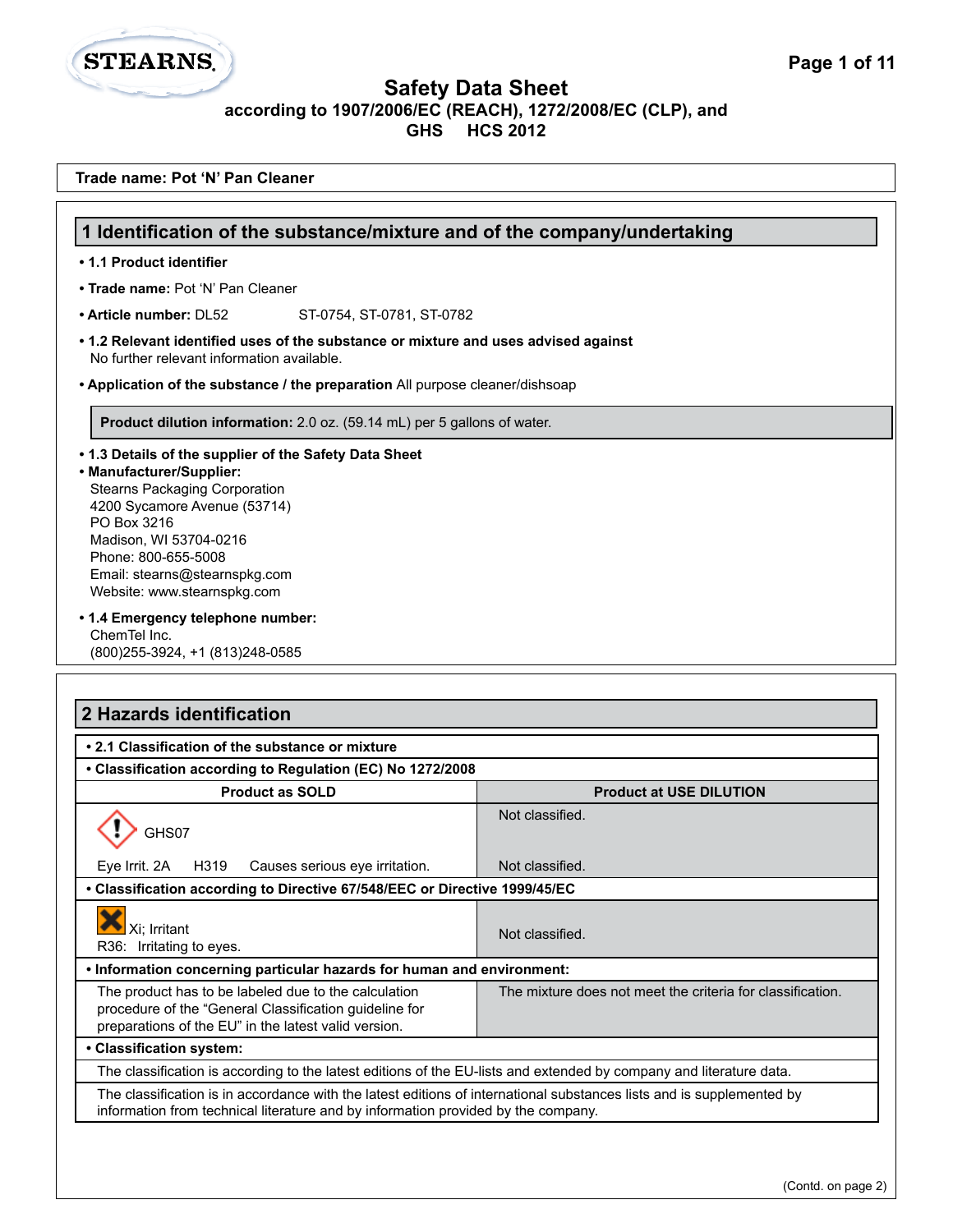| Trade name: Pot 'N' Pan Cleaner                                                                                                                                                                                                                                                                            |                                                            |
|------------------------------------------------------------------------------------------------------------------------------------------------------------------------------------------------------------------------------------------------------------------------------------------------------------|------------------------------------------------------------|
|                                                                                                                                                                                                                                                                                                            | (Contd. from page 1)                                       |
| • 2.2 Label elements                                                                                                                                                                                                                                                                                       |                                                            |
| <b>Product as SOLD</b>                                                                                                                                                                                                                                                                                     | <b>Product at USE DILUTION</b>                             |
| • Labeling according to Regulation (EC) No 1272/2008                                                                                                                                                                                                                                                       |                                                            |
| The product is classified and labeled according to the CLP<br>regulation.                                                                                                                                                                                                                                  | The mixture does not meet the criteria for classification. |
| • Hazard pictograms                                                                                                                                                                                                                                                                                        |                                                            |
|                                                                                                                                                                                                                                                                                                            | None                                                       |
| GHS07                                                                                                                                                                                                                                                                                                      |                                                            |
| · Signal word Warning                                                                                                                                                                                                                                                                                      | None                                                       |
| • Hazard statements                                                                                                                                                                                                                                                                                        |                                                            |
| H319 Causes serious eye irritation.                                                                                                                                                                                                                                                                        | Avoid contact with eyes.                                   |
| • Precautionary statements                                                                                                                                                                                                                                                                                 |                                                            |
| P280 Wear eye protection.<br>P264 Wash hands thoroughly after handling.<br>P305+P351+P338 IF IN EYES: Rinse cautiously with water<br>for several minutes. Remove contact lenses if present<br>and easy to do. Continue rinsing.<br>P337+P313 If eye irritation persists: Get medical advice/<br>attention. | Not applicable.                                            |

# **3 Composition/information on ingredients**

#### **• 3.2 Mixtures**

**• Description:** Mixture of substances listed below with nonhazardous additions.

| CAS: 25155-30-0   | sodium dodecylbenzenesulphonate, pure                                     | < 25% |
|-------------------|---------------------------------------------------------------------------|-------|
| EINECS: 246-680-4 | $X$ <sub>Xn</sub> R <sub>22</sub> ; $X$ <sub>Xi</sub> R <sub>36</sub>     |       |
|                   | Acute Tox. 4, H302; Eye Irrit. 2A, H319                                   |       |
| CAS: 57-55-6      | Propylene Glycol                                                          | < 10% |
| EINECS: 200-338-0 | substance with a Community workplace exposure limit                       |       |
| CAS: 68585-34-2   | Dodecyl alcohol ethoxylate (1) Sulfate Sodium Salt                        | < 10% |
| NLP: 500-223-8    | Xi R36/38                                                                 |       |
|                   | Skin Irrit. 2, H315; Eye Irrit. 2A, H319                                  |       |
| CAS: 1643-20-5    | dodecyldimethylamine oxide                                                | < 10% |
| EINECS: 216-700-6 | $X$ <sub>Xn</sub> R <sub>22</sub> ; $X$ <sub>Xi</sub> R <sub>36</sub> /38 |       |
|                   | Skin Irrit. 2, H315; Eye Irrit. 2A, H319                                  |       |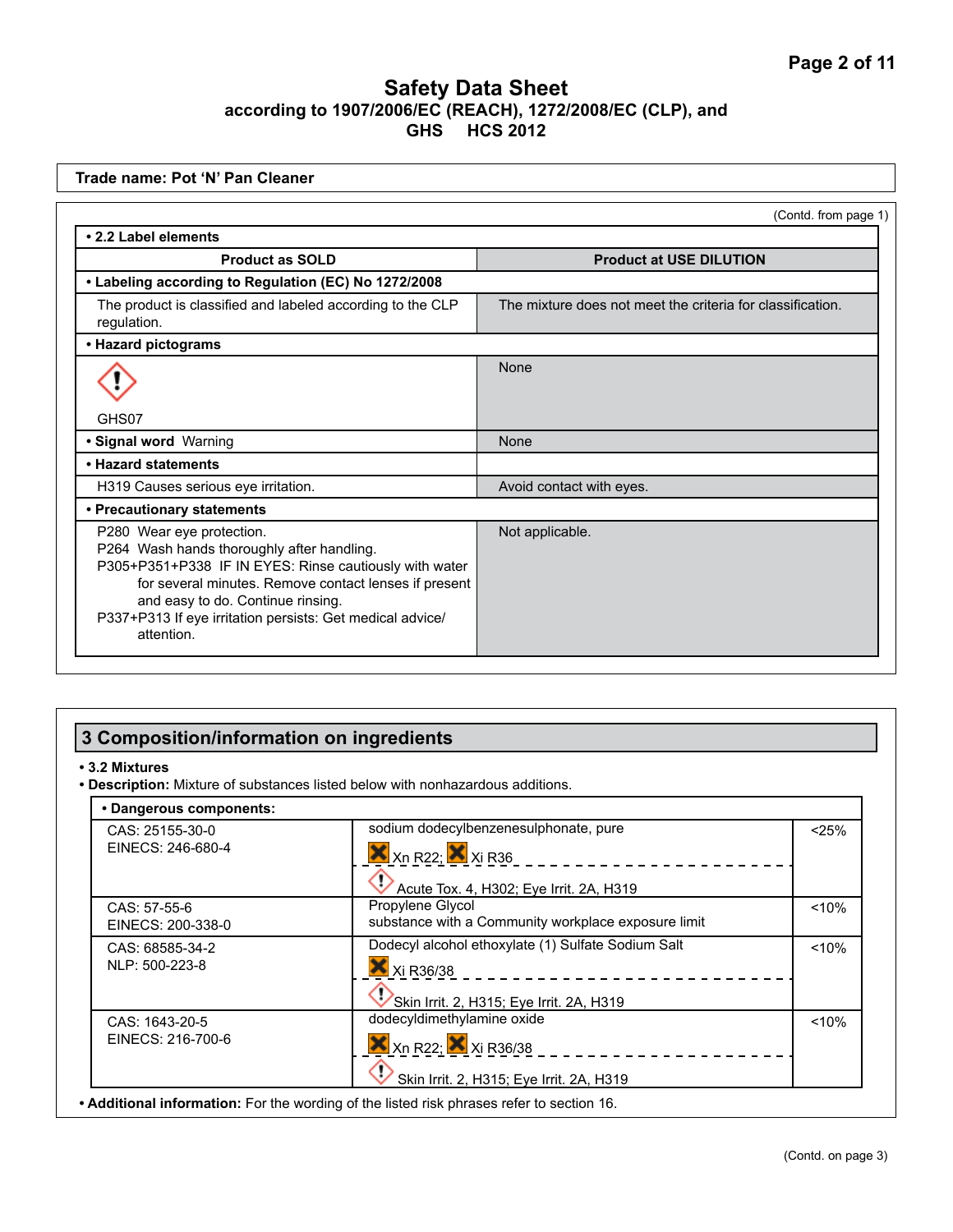**Trade name: Pot 'N' Pan Cleaner**

(Contd. from page 2)

| <b>4 First-aid measures</b>                                                                                                                                  |                                                                                                                          |
|--------------------------------------------------------------------------------------------------------------------------------------------------------------|--------------------------------------------------------------------------------------------------------------------------|
| .4.1 Description of first aid measures                                                                                                                       |                                                                                                                          |
| <b>Product as SOLD</b>                                                                                                                                       | <b>Product at USE DILUTION</b>                                                                                           |
| • General information:<br>No special measures required.                                                                                                      | No special measures required.                                                                                            |
| • After inhalation:<br>Supply fresh air; consult doctor in case of complaints.                                                                               | No special measures required. Treat symptomatically.                                                                     |
| • After skin contact:<br>Immediately wash with water and soap and rinse thoroughly.<br>If skin irritation continues, consult a doctor.                       | No known effect after skin contact. Rinse with water for a<br>few minutes.                                               |
| • After eye contact:<br>Remove contact lenses if worn.<br>Rinse opened eye for several minutes under running water.<br>If symptoms persist consult a doctor. | No known effect after eye contact. Rinse with water for a<br>few minutes. If irritation persists, get medical attention. |
| • After swallowing:<br>Rinse out mouth and then drink plenty of water.<br>Do not induce vomiting; call for medical help immediately.                         | Get medical attention if symptoms occur.                                                                                 |
| . 4.2 Most important symptoms and effects both acute and delayed                                                                                             |                                                                                                                          |
| Irritant to skin and mucous membranes.<br>Irritant to eyes.<br>Nausea<br>Cramp                                                                               | Treat symptomatically.                                                                                                   |
| . Hazards No further relevant information available.                                                                                                         | No known effects.                                                                                                        |
| . 4.3 Indication of any immediate medical attention and special treatment needed                                                                             |                                                                                                                          |
| Monitor circulation.<br>If necessary oxygen respiration treatment.<br>Medical supervision for at least 48 hours.                                             | Treat symptomatically.                                                                                                   |

#### **5 Fire-fighting measures**

#### **• 5.1 Extinguishing media**

- **Suitable extinguishing agents:**
	- CO2, powder or water spray. Fight larger fires with water spray or alcohol resistant foam.
- **For safety reasons unsuitable extinguishing agents:** None.
- **5.2 Special hazards arising from the substance or mixture** No further relevant information available.
- **5.3 Advice for firefighters**
- **Protective equipment:** Wear self-contained respiratory protective device.
	- Wear fully protective suit.
- **Additional information** No further relevant information available.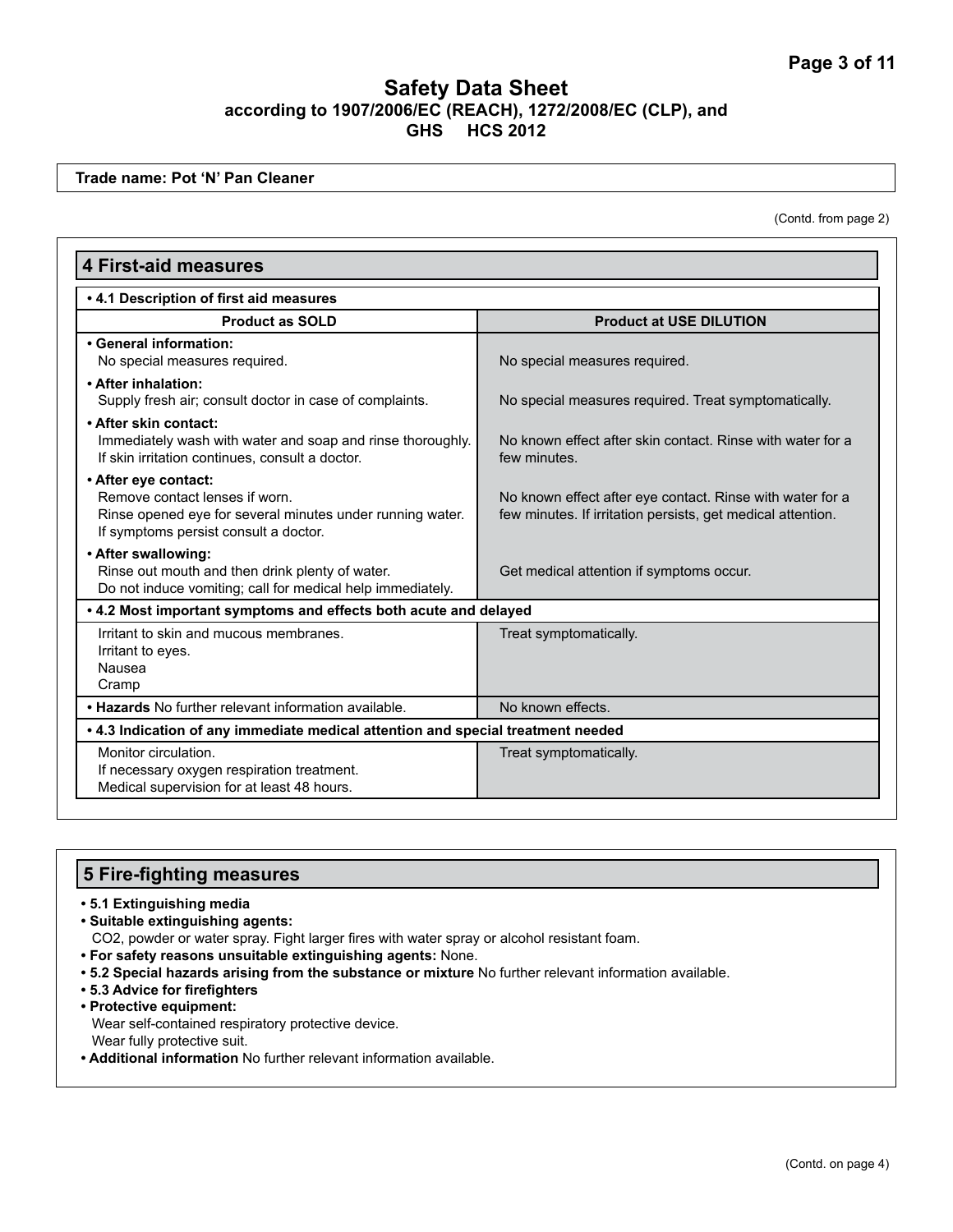**Trade name: Pot 'N' Pan Cleaner**

(Contd. from page 3)

| <b>6 Accidental release measures</b>                                                                                                                                                                                                              |                                                                                                                                                                   |
|---------------------------------------------------------------------------------------------------------------------------------------------------------------------------------------------------------------------------------------------------|-------------------------------------------------------------------------------------------------------------------------------------------------------------------|
| . 6.1 Personal precautions, protective equipment and emergency procedures                                                                                                                                                                         |                                                                                                                                                                   |
| <b>Product as SOLD</b>                                                                                                                                                                                                                            | <b>Product at USE DILUTION</b>                                                                                                                                    |
| Use respiratory protective device against the effects of<br>fumes/dust/aerosol.<br>Ensure adequate ventilation<br>Wear protective equipment. Keep unprotected persons away.<br>Particular danger of slipping on leaked/spilled product.           | Use personal protective equipment as required.                                                                                                                    |
| .6.2 Environmental precautions:                                                                                                                                                                                                                   |                                                                                                                                                                   |
| No special measures required.                                                                                                                                                                                                                     | No special measures required.                                                                                                                                     |
| .6.3 Methods and material for containment and cleaning up:                                                                                                                                                                                        |                                                                                                                                                                   |
| Absorb with liquid-binding material (sand, diatomite, acid<br>binders, universal binders, sawdust).<br>Dispose contaminated material as waste according to item<br>13.<br>Clean the affected area carefully; suitable cleaners are:<br>Warm water | Large Spills: Flush area with water. Prevent entry into<br>waterways.<br>Small Spills: Wipe up with absorbent material.                                           |
| • 6.4 Reference to other sections                                                                                                                                                                                                                 |                                                                                                                                                                   |
| See Section 7 for information on safe handling.<br>See Section 8 for information on personal protection<br>equipment.<br>See Section 13 for disposal information.                                                                                 | See Section 7 for information on safe handling.<br>See Section 8 for information on personal protection<br>equipment.<br>See Section 13 for disposal information. |

### **7 Handling and storage • 7.1 Precautions for safe handling Product as SOLD Product at USE DILUTION** Use only in well ventilated areas. Wash hands thoroughly after handling. **• Information about fire - and explosion protection:** Keep ignition sources away - Do not smoke. No precautions necessary. **• 7.2 Conditions for safe storage, including any incompatibilities • Storage: • Requirements to be met by storerooms and receptacles:** Avoid storage near extreme heat, ignition sources or open flame. No special requirements. **• Information about storage in one common storage facility:** Store away from foodstuffs. Do not store together with oxidizing and acidic materials. No special requirements. **• Further information about storage conditions:**  Store in cool, dry conditions in well sealed receptacles. No storage precautions necessary. **• 7.3 Specific end use(s)**  No further relevant information available.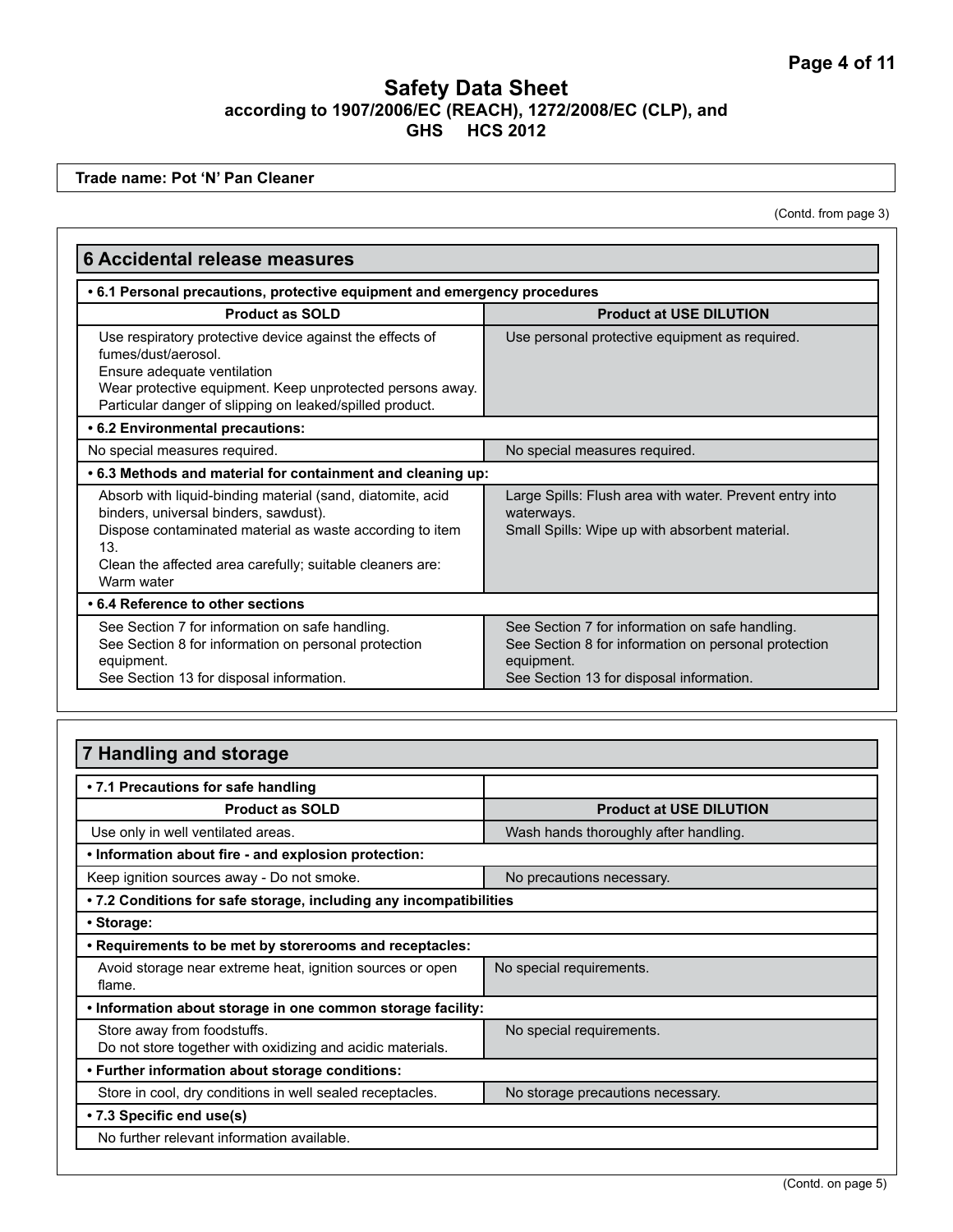**Trade name: Pot 'N' Pan Cleaner**

(Contd. from page 4)

|                                                          | 8 Exposure controls/personal protection                                                                                                                                                                                                                                   |                                                                                                                                              |
|----------------------------------------------------------|---------------------------------------------------------------------------------------------------------------------------------------------------------------------------------------------------------------------------------------------------------------------------|----------------------------------------------------------------------------------------------------------------------------------------------|
|                                                          | . Additional information about design of technical facilities: No further data; see item 7.                                                                                                                                                                               |                                                                                                                                              |
|                                                          | <b>Product as SOLD</b>                                                                                                                                                                                                                                                    | <b>Product at USE DILUTION</b>                                                                                                               |
| • 8.1 Control parameters                                 |                                                                                                                                                                                                                                                                           |                                                                                                                                              |
|                                                          | . Ingredients with limit values that require monitoring at the workplace:                                                                                                                                                                                                 |                                                                                                                                              |
| 57-55-6 Propylene Glycol                                 |                                                                                                                                                                                                                                                                           | Not applicable.                                                                                                                              |
| WEEL (USA)                                               | Long-term value: 10 mg/m <sup>3</sup>                                                                                                                                                                                                                                     |                                                                                                                                              |
| EV (Canada)                                              | Long-term value: 155* 10** mg/m <sup>3</sup> ,<br>$50*$ ppm<br>*vapour and aerosol;**aerosol only                                                                                                                                                                         |                                                                                                                                              |
| were used as basis.                                      | • DNELs No further relevant information available.<br>• PNECs No further relevant information available.<br>• Additional information: The lists valid during the making                                                                                                   |                                                                                                                                              |
| • 8.2 Exposure controls                                  |                                                                                                                                                                                                                                                                           |                                                                                                                                              |
| · Personal protective equipment:                         |                                                                                                                                                                                                                                                                           |                                                                                                                                              |
|                                                          | • General protective and hygienic measures:                                                                                                                                                                                                                               |                                                                                                                                              |
| when handling chemicals.<br>Avoid contact with the eyes. | The usual precautionary measures are to be adhered to<br>Keep away from foodstuffs, beverages and feed.<br>Immediately remove all soiled and contaminated clothing<br>Wash hands before breaks and at the end of work.<br>Avoid close or long term contact with the skin. | The usual precautionary measures are to be adhered to<br>when handling chemical solutions.<br>Keep away from foodstuffs, beverages and feed. |
| • Respiratory protection:                                |                                                                                                                                                                                                                                                                           |                                                                                                                                              |
|                                                          | Not required under normal conditions of use.<br>For spills, respiratory protection may be advisable.                                                                                                                                                                      | Not required under normal conditions of use.                                                                                                 |
| • Protection of hands:                                   |                                                                                                                                                                                                                                                                           |                                                                                                                                              |
|                                                          | Gloves not required under normal conditions of use.                                                                                                                                                                                                                       | No protective equipment is needed under normal<br>conditions.                                                                                |
| • Material of gloves                                     |                                                                                                                                                                                                                                                                           |                                                                                                                                              |
|                                                          | No protective equipment is needed under normal conditions.                                                                                                                                                                                                                | No protective equipment is needed under normal<br>conditions.                                                                                |
| · Eye protection:                                        |                                                                                                                                                                                                                                                                           |                                                                                                                                              |
|                                                          | Safety glasses                                                                                                                                                                                                                                                            | No protective equipment is needed under normal<br>conditions.                                                                                |
| • Body protection:                                       |                                                                                                                                                                                                                                                                           |                                                                                                                                              |
|                                                          | Not required under normal conditions of use.                                                                                                                                                                                                                              | No protective equipment is needed under normal<br>conditions.                                                                                |
|                                                          |                                                                                                                                                                                                                                                                           |                                                                                                                                              |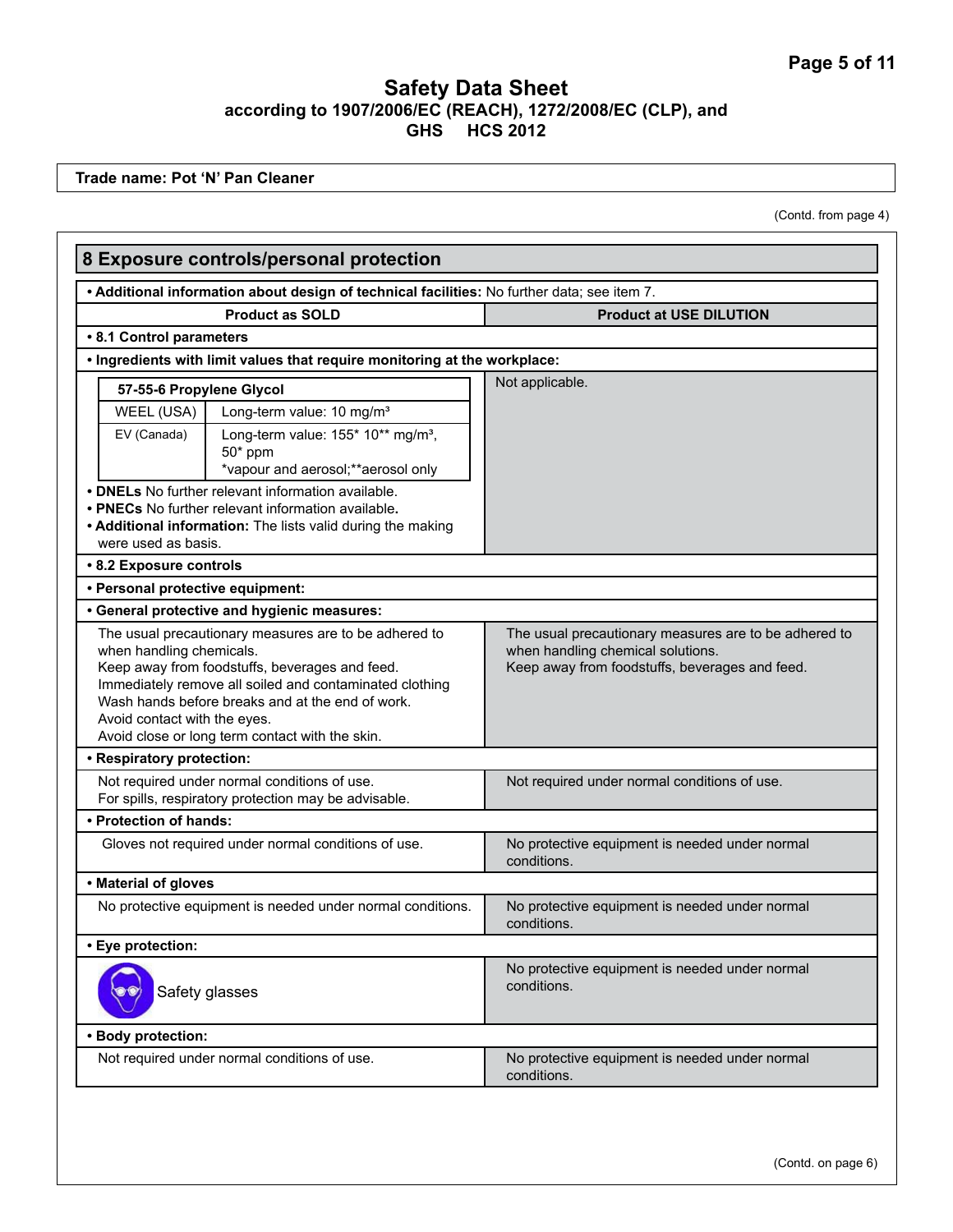**Trade name: Pot 'N' Pan Cleaner**

(Contd. from page 5)

| <b>Product as SOLD</b>                                                                  | <b>Product at USE DILUTION</b>                                                          |
|-----------------------------------------------------------------------------------------|-----------------------------------------------------------------------------------------|
| • Limitation and supervision of exposure into the environment                           |                                                                                         |
| No further relevant information available.                                              | No further relevant information available.                                              |
| • Risk management measures                                                              |                                                                                         |
| See Section 7 for additional information.<br>No further relevant information available. | See Section 7 for additional information.<br>No further relevant information available. |

| 9 Physical and chemical properties                          |                                 |                                       |
|-------------------------------------------------------------|---------------------------------|---------------------------------------|
|                                                             | <b>Product as SOLD</b>          | <b>Product at USE DILUTION</b>        |
| • 9.1 Information on basic physical and chemical properties |                                 |                                       |
| • General Information                                       |                                 |                                       |
| • Appearance:                                               |                                 |                                       |
| Form:                                                       | Liguid                          | Liquid                                |
| Color:                                                      | Light yellow                    | Colorless                             |
| • Odor:                                                     | Odourless                       | Odourless                             |
| • Odor threshold:                                           | Not determined.                 | Not determined.                       |
| • pH-value at 25 °C:                                        | 7.5 - 8.5 for concentrate       | $7.5 \pm 0.5$                         |
| • Change in condition                                       |                                 |                                       |
| <b>Melting point/Melting range:</b>                         | Undetermined.                   | Undetermined.                         |
| <b>Boiling point/Boiling range:</b>                         | 212 °F / 100 °C                 | 212 °F / 100 °C                       |
| • Flash point:                                              | Product not expected to support | >200 °F / >93 °C                      |
|                                                             | sustained combustion.           |                                       |
|                                                             | Not applicable.                 |                                       |
| • Flammability (solid, gaseous):                            | Not applicable.                 | Not applicable.                       |
| · Ignition temperature:                                     | Not determined.                 | Not determined.                       |
| • Decomposition temperature:                                | Not determined.                 | Not determined.                       |
| · Self-igniting:                                            | Product is not self-igniting.   | Product is not self-igniting.         |
| • Danger of explosion:                                      | Product does not present an     | Product does not present an explosion |
|                                                             | explosion hazard.               | hazard.                               |
| • Explosion limits:                                         |                                 |                                       |
| Lower:                                                      | Not determined.                 | Not determined.                       |
| Upper:                                                      | Not determined.                 | Not determined.                       |
| • Vapor pressure at 20 °C:                                  | 23 hPa                          | Not determined.                       |
| • Density at 20 °C:                                         | $1.05$ g/cm <sup>3</sup>        |                                       |
| · Relative density                                          | Not determined.                 | Not determined.                       |
| • Vapor density                                             | Not determined.                 | Not determined.                       |
| • Evaporation rate                                          | Not determined.                 | Not determined.                       |
| . Solubility in / Miscibility with water:                   | Fully miscible.                 | Complete                              |
| • Partition coefficient                                     |                                 |                                       |
| (n-octanol/water):                                          | Not determined.                 | Not determined.                       |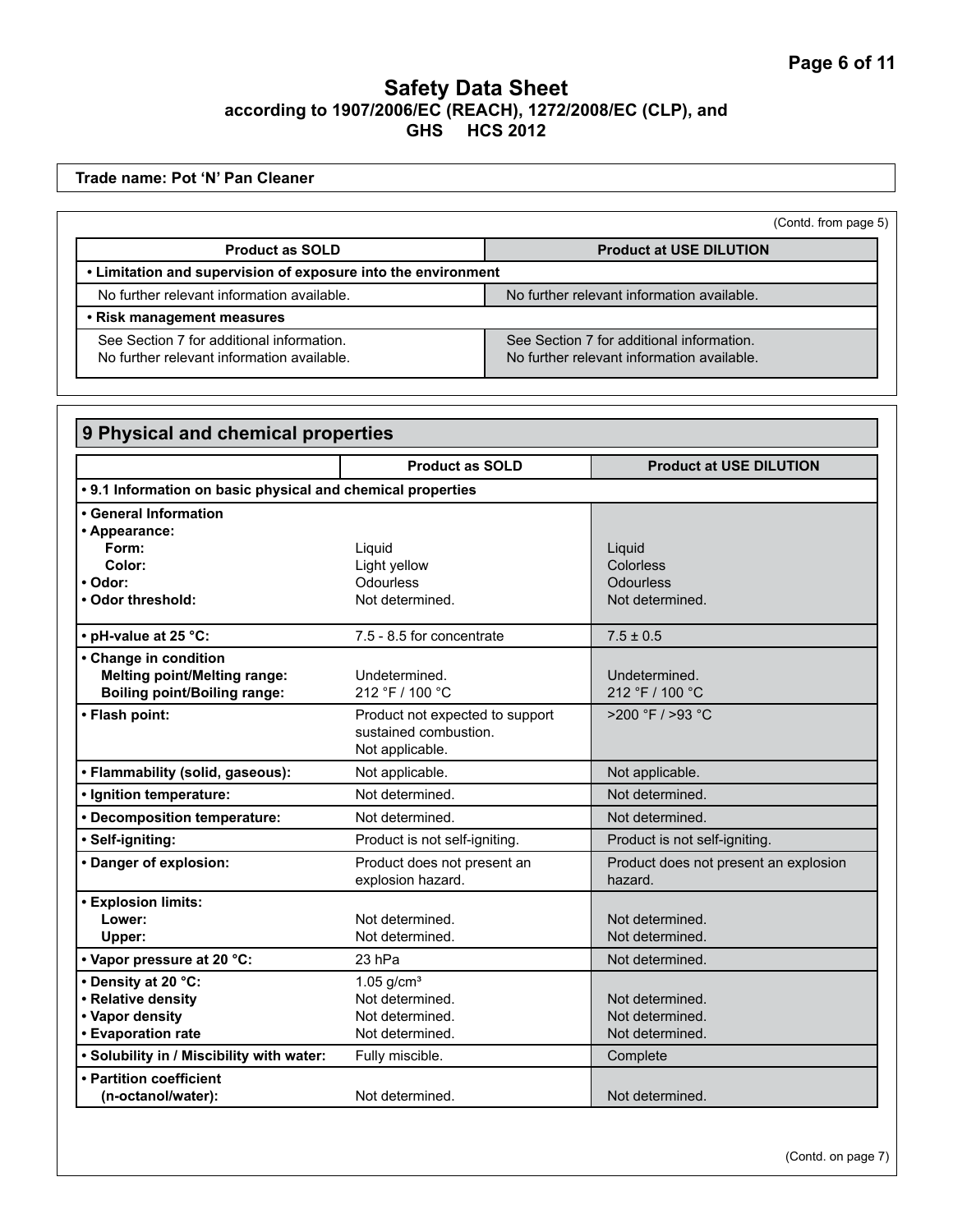|                          |                                               | (Contd. from page 6)                       |
|--------------------------|-----------------------------------------------|--------------------------------------------|
|                          | <b>Product as SOLD</b>                        | <b>Product at USE DILUTION</b>             |
| • Viscosity:             |                                               |                                            |
| Dynamic:                 | Not determined.                               | Not determined.                            |
| Kinematic:               | Not determined.                               | Not determined.                            |
| • Solvent content:       |                                               |                                            |
| <b>Organic solvents:</b> | Not determined.                               | Not determined.                            |
| Water:                   | Not determined.                               | Not determined.                            |
| Solids content:          | Not determined.                               | Not determined.                            |
| • 9.2 Other information  | No further relevant information<br>available. | No further relevant information available. |

## **10 Stability and reactivity**

- **10.1 Reactivity** Not determined.
- **10.2 Chemical stability**
- **Thermal decomposition / conditions to be avoided:** No decomposition if used and stored according to specifications.
- **10.3 Possibility of hazardous reactions** Reacts with strong acids and alkali. Reacts with strong oxidizing agents.
- **10.4 Conditions to avoid**  No further relevant information available.
- **10.5 Incompatible materials:** No further relevant information available.
- **10.6 Hazardous decomposition products:** Possible in traces.

| <b>11 Toxicological information</b>                                                                                                                                          |                                                          |  |
|------------------------------------------------------------------------------------------------------------------------------------------------------------------------------|----------------------------------------------------------|--|
| • 11.1 Information on toxicological effects                                                                                                                                  |                                                          |  |
| <b>Product as SOLD</b>                                                                                                                                                       | <b>Product at USE DILUTION</b>                           |  |
| • Acute toxicity: Oral LD50 > 5,000 mg/kg                                                                                                                                    | Non-toxic at use-dilution.                               |  |
| • Primary irritant effect:                                                                                                                                                   |                                                          |  |
| • on the skin: Slight irritant effect on skin and mucous<br>membranes.                                                                                                       | No adverse effects due to skin contact are expected.     |  |
| • on the eye: Irritating effect.                                                                                                                                             | Direct contact with eyes may cause temporary irritation. |  |
| • Sensitization: No sensitizing effects known.                                                                                                                               |                                                          |  |
| • Additional toxicological information:                                                                                                                                      |                                                          |  |
| The product shows the following dangers according to the calculation method of the General EU<br>Classification Guidelines for Preparations as issued in the latest version: |                                                          |  |
| Irritant                                                                                                                                                                     | Not classified                                           |  |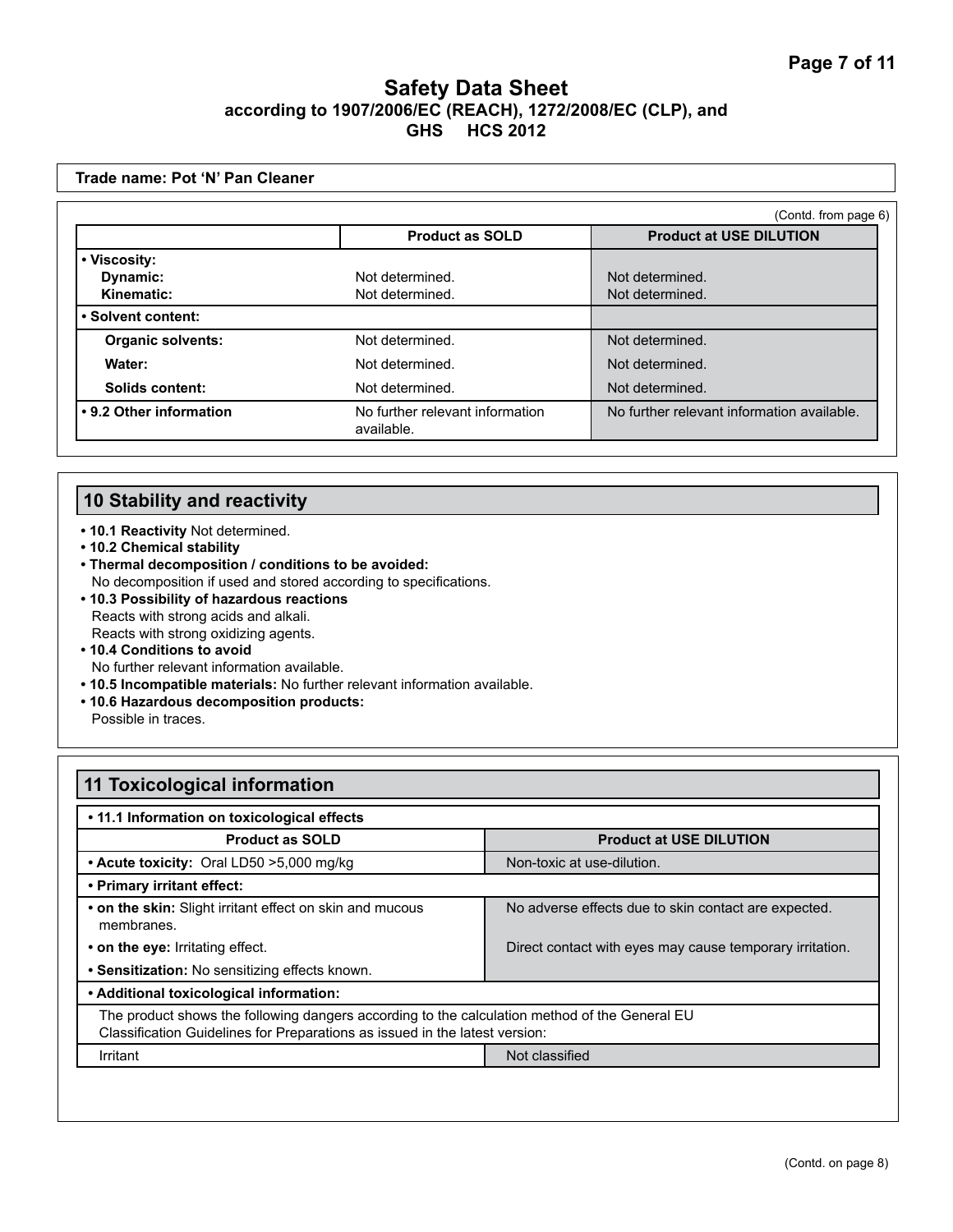**Trade name: Pot 'N' Pan Cleaner**

(Contd. from page 7)

#### **12 Ecological information**

- **12.1 Toxicity**
- **Aquatic toxicity:** No further relevant information available.
- **12.2 Persistence and degradability** No further relevant information available.
- **12.3 Bioaccumulative potential** No further relevant information available.
- **12.4 Mobility in soil** No further relevant information available.
- **Additional ecological information:**
- **General notes:**
	- Not known to be hazardous to water.

At present there are no ecotoxicological assessments.

Due to available data on eliminability/decomposition and bioaccumulation potential a prolonged damage of the environment is unlikely.

- **12.5 Results of PBT and vPvB assessment**
- **PBT:** Not applicable.
- **vPvB:** Not applicable.
- **12.6 Other adverse effects** No further relevant information available.

#### **13 Disposal considerations • 13.1 Waste treatment methods Product as SOLD Product at USE DILUTION • Recommendation** Small amounts may be diluted with plenty of water and washed away. Dispose of bigger amounts in accordance with Local Authority requirements. Must not be disposed together with household garbage. Do not allow product to reach sewage system. Diluted product can be flushed to sanitary sewer. Discard empty container in trash. **• Uncleaned packaging: • Recommendation:** Disposal must be made according to official regulations. Diluted product can be flushed to sanitary sewer. Discard empty container in trash. **• Recommended cleansing agents:** Water only.

| <b>14 Transport information</b>                               |                                  |  |
|---------------------------------------------------------------|----------------------------------|--|
| <b>Product as SOLD</b>                                        |                                  |  |
| • 14.1 UN-Number<br>• DOT, ADR, ADN, IMDG, IATA               | N/A                              |  |
| • 14.2 UN proper shipping name<br>• DOT, ADR, ADN, IMDG, IATA | Cleaning Compounds, NOI, liquid. |  |
| • 14.3 Transport hazard class(es)                             |                                  |  |
| • DOT, ADR, ADN, IMDG, IATA                                   |                                  |  |
| • Class                                                       | N/A                              |  |

(Contd. on page 9)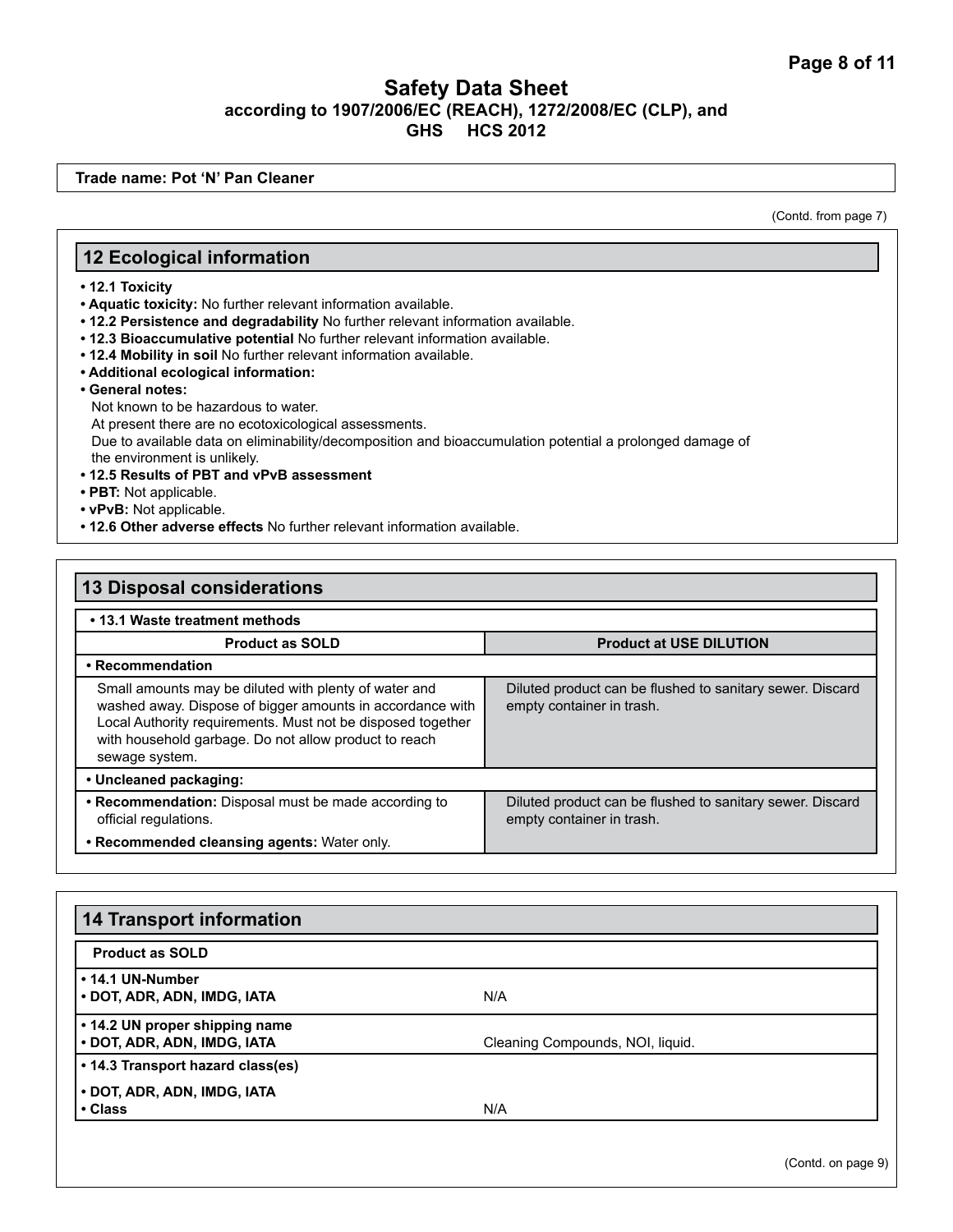|                                                                                                                                                |                                    | (Contd. from page 8) |
|------------------------------------------------------------------------------------------------------------------------------------------------|------------------------------------|----------------------|
| <b>Product as SOLD</b>                                                                                                                         |                                    |                      |
| • 14.4 Packing group<br>· DOT, ADR, IMDG, IATA                                                                                                 | N/A                                |                      |
| • 14.5 Environmental hazards:<br>• Marine pollutant:                                                                                           | No                                 |                      |
| • 14.6 Special precautions for user                                                                                                            | Not applicable.                    |                      |
| . 14.7 Transport in bulk according to Annex II of<br>MARPOL73/78 and the IBC Code                                                              | Not applicable.                    |                      |
| • UN "Model Regulation":                                                                                                                       | Cleaning Compounds, NOI, liquid.   |                      |
| Product at USE DILUTION Not intended for transport.                                                                                            |                                    |                      |
|                                                                                                                                                |                                    |                      |
| <b>15 Regulatory information</b>                                                                                                               |                                    |                      |
| . 15.1 Safety, health and environmental regulations/legislation specific for the substance or mixture<br>• United States (USA)<br>$\cdot$ SARA |                                    |                      |
| <b>Product as SOLD</b>                                                                                                                         | <b>Product at USE DILUTION</b>     |                      |
| · Section 355 (extremely hazardous substances):                                                                                                |                                    |                      |
| None of the ingredients is listed.                                                                                                             | Not applicable.                    |                      |
|                                                                                                                                                |                                    |                      |
| • Section 313 (Specific toxic chemical listings):                                                                                              |                                    |                      |
| None of the ingredients is listed.                                                                                                             | None of the ingredients is listed. |                      |
|                                                                                                                                                |                                    |                      |
| • TSCA (Toxic Substances Control Act):<br>All ingredients are listed.                                                                          | All ingredients are listed.        |                      |
| • Proposition 65 (California):                                                                                                                 |                                    |                      |
| • Chemicals known to cause cancer:                                                                                                             |                                    |                      |
| None of the ingredients is listed.                                                                                                             | None of the ingredients is listed. |                      |
|                                                                                                                                                |                                    |                      |
| • Chemicals known to cause reproductive toxicity for females:<br>None of the ingredients is listed.                                            | None of the ingredients is listed. |                      |
|                                                                                                                                                |                                    |                      |
| <b>Product as SOLD</b>                                                                                                                         | <b>Product at USE DILUTION</b>     |                      |
| • Chemicals known to cause reproductive toxicity for males:<br>None of the ingredients is listed.                                              | None of the ingredients is listed. |                      |
| • Chemicals known to cause developmental toxicity:                                                                                             |                                    |                      |
| Ethanol - listing refers specifically to alcoholic beverage consumption and is not applicable for product.<br>64-17-5<br>ethanol               | Not applicable.                    |                      |
| • Carcinogenic Categories                                                                                                                      |                                    |                      |
| • EPA (Environmental Protection Agency)                                                                                                        |                                    |                      |
| None of the ingredients is listed.                                                                                                             | None of the ingredients is listed. |                      |
| • IARC (International Agency for Research on Cancer)                                                                                           |                                    |                      |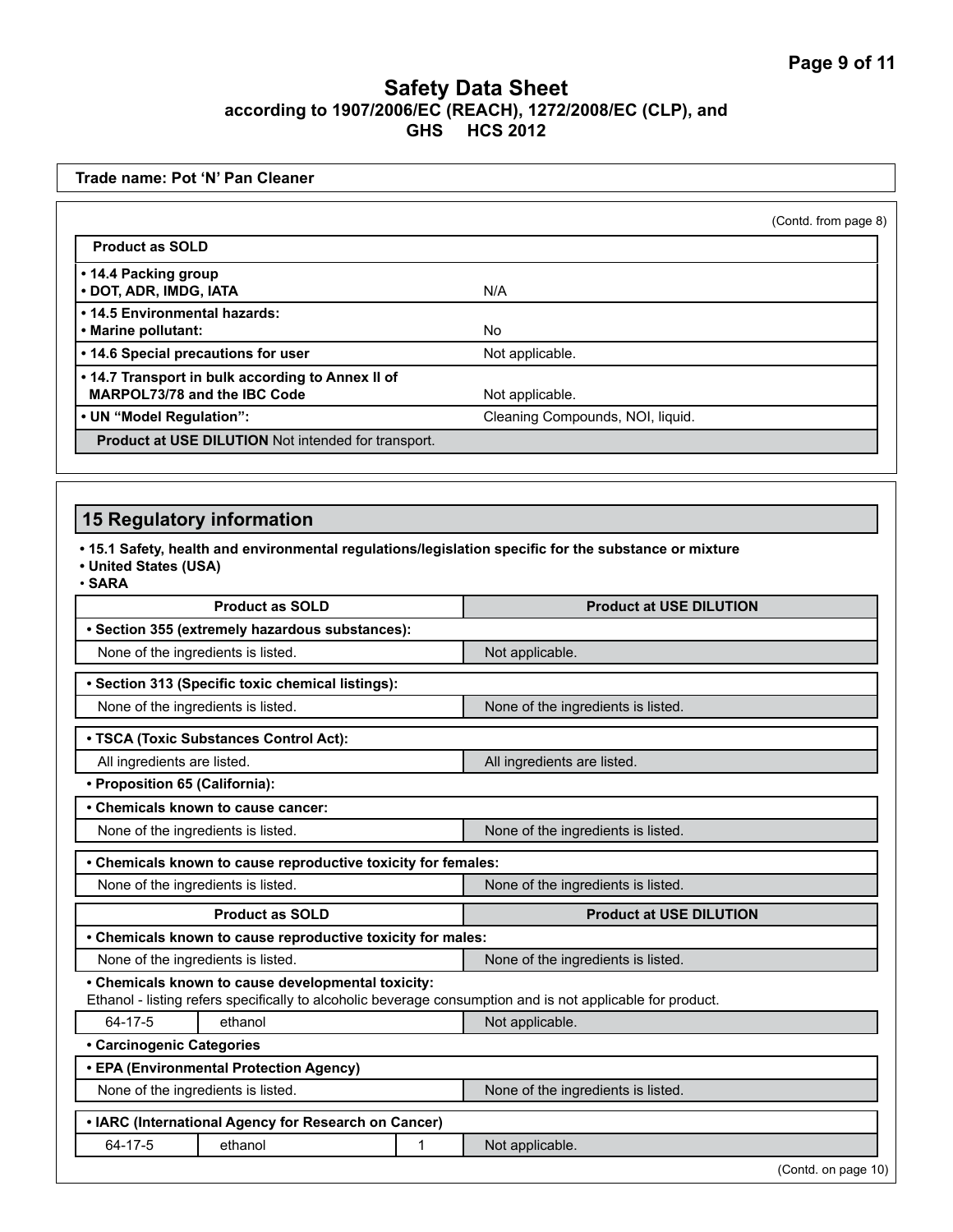| Trade name: Pot 'N' Pan Cleaner                                                                                                          |                                                                                                                                                          |                                                                                                                             |  |
|------------------------------------------------------------------------------------------------------------------------------------------|----------------------------------------------------------------------------------------------------------------------------------------------------------|-----------------------------------------------------------------------------------------------------------------------------|--|
|                                                                                                                                          |                                                                                                                                                          | (Contd. from page 9)                                                                                                        |  |
|                                                                                                                                          | . TLV (Threshold Limit Value established by ACGIH)                                                                                                       |                                                                                                                             |  |
| $64 - 17 - 5$                                                                                                                            | ethanol<br>A <sub>3</sub>                                                                                                                                | Not applicable.                                                                                                             |  |
|                                                                                                                                          | . NIOSH-Ca (National Institute for Occupational Safety and Health)                                                                                       |                                                                                                                             |  |
| None of the ingredients is listed.                                                                                                       |                                                                                                                                                          | None of the ingredients is listed.                                                                                          |  |
|                                                                                                                                          | • OSHA-Ca (Occupational Safety & Health Administration)                                                                                                  |                                                                                                                             |  |
| None of the ingredients is listed.                                                                                                       |                                                                                                                                                          | None of the ingredients is listed.                                                                                          |  |
| • Canada                                                                                                                                 |                                                                                                                                                          |                                                                                                                             |  |
|                                                                                                                                          | • Canadian Domestic Substances List (DSL)                                                                                                                |                                                                                                                             |  |
| All ingredients are listed.                                                                                                              |                                                                                                                                                          | All ingredients are listed.                                                                                                 |  |
|                                                                                                                                          | • Canadian Ingredient Disclosure list (limit 0.1%)                                                                                                       |                                                                                                                             |  |
| 64-17-5                                                                                                                                  | ethanol                                                                                                                                                  | Not applicable.                                                                                                             |  |
|                                                                                                                                          | • Canadian Ingredient Disclosure list (limit 1%)                                                                                                         |                                                                                                                             |  |
| 25155-30-0                                                                                                                               | sodium dodecylbenzenesulphonate,<br>pure                                                                                                                 | Not applicable.                                                                                                             |  |
| 57-55-6                                                                                                                                  | Propylene Glycol                                                                                                                                         |                                                                                                                             |  |
| 1643-20-5                                                                                                                                | dodecyldimethylamine oxide                                                                                                                               |                                                                                                                             |  |
|                                                                                                                                          |                                                                                                                                                          | . 15.2 Chemical safety assessment: A Chemical Safety Assessment has not been carried out.                                   |  |
|                                                                                                                                          |                                                                                                                                                          |                                                                                                                             |  |
| <b>16 Other information</b>                                                                                                              |                                                                                                                                                          |                                                                                                                             |  |
| • Relevant phrases<br>H302 Harmful if swallowed.<br>H315 Causes skin irritation.<br>R22 Harmful if swallowed.<br>R36 Irritating to eyes. | features and shall not establish a legally valid contractual relationship.<br>H319 Causes serious eye irritation.<br>R36/38 Irritating to eyes and skin. | This information is based on our present knowledge. However, this shall not constitute a guarantee for any specific product |  |
|                                                                                                                                          |                                                                                                                                                          |                                                                                                                             |  |
|                                                                                                                                          | <b>Product as SOLD</b>                                                                                                                                   | <b>Product at USE DILUTION</b>                                                                                              |  |
|                                                                                                                                          | • Hazardous Material Information System (U.S.A.)                                                                                                         |                                                                                                                             |  |
| <b>Health</b><br><b>Flammability</b><br><b>Physical hazards</b>                                                                          | $\overline{2}$<br>$\mathbf{0}$<br>$\bf{0}$                                                                                                               | <b>Health</b><br>0<br><b>Flammability</b><br>0<br><b>Physical hazards</b><br>$\bf{0}$                                       |  |
|                                                                                                                                          | 4=Very High; 3=High; 2=Moderate; 1=Slight; 0=Insignificant                                                                                               | 4=Very High; 3=High; 2=Moderate; 1=Slight; 0=Insignificant                                                                  |  |